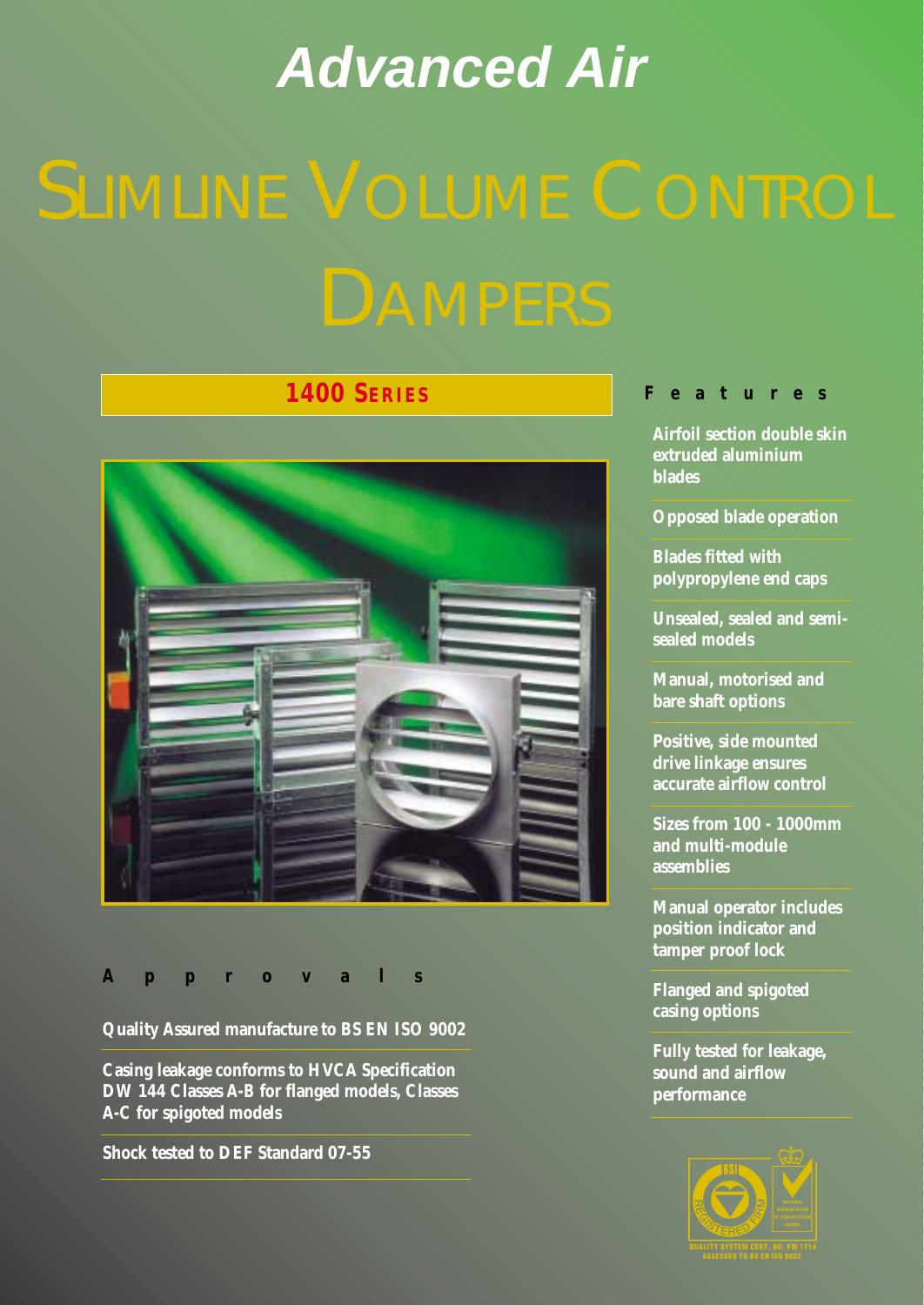# **CASING OPTIONS**

### **RECTANGULAR SPIGOT CIRCULAR SPIGOT**



SPIGOT IS 4MM LESS THAN NOMINAL



### **FLANGE MANUAL SUIT MOTOR**



Flanged dampers may be ordered with 30mm or 35mm flanges to match the various proprietary flange systems available. *(A 25mm flange is available as a special option.)* 30 / 35mm flange has 17mm x 11mm ob-round holes in corners. *(25mm flange has 11mm diameter fixing holes in corners.)*

# **SEAL OPTIONS**



**Balancing Damper**

Standard unsealed damper, with airfoil aluminium blade with end caps, suitable for most applications.



**Semi-sealed**

As balancing damper, with the addition of a spring stainless steel side seal between the blade and damper casing.



Also available with motor fitted

# **CONTROL OPTIONS**



**Fully sealed** Includes side seals, and also incorporates low leakage blades with PVC seals.

*Advanced Air*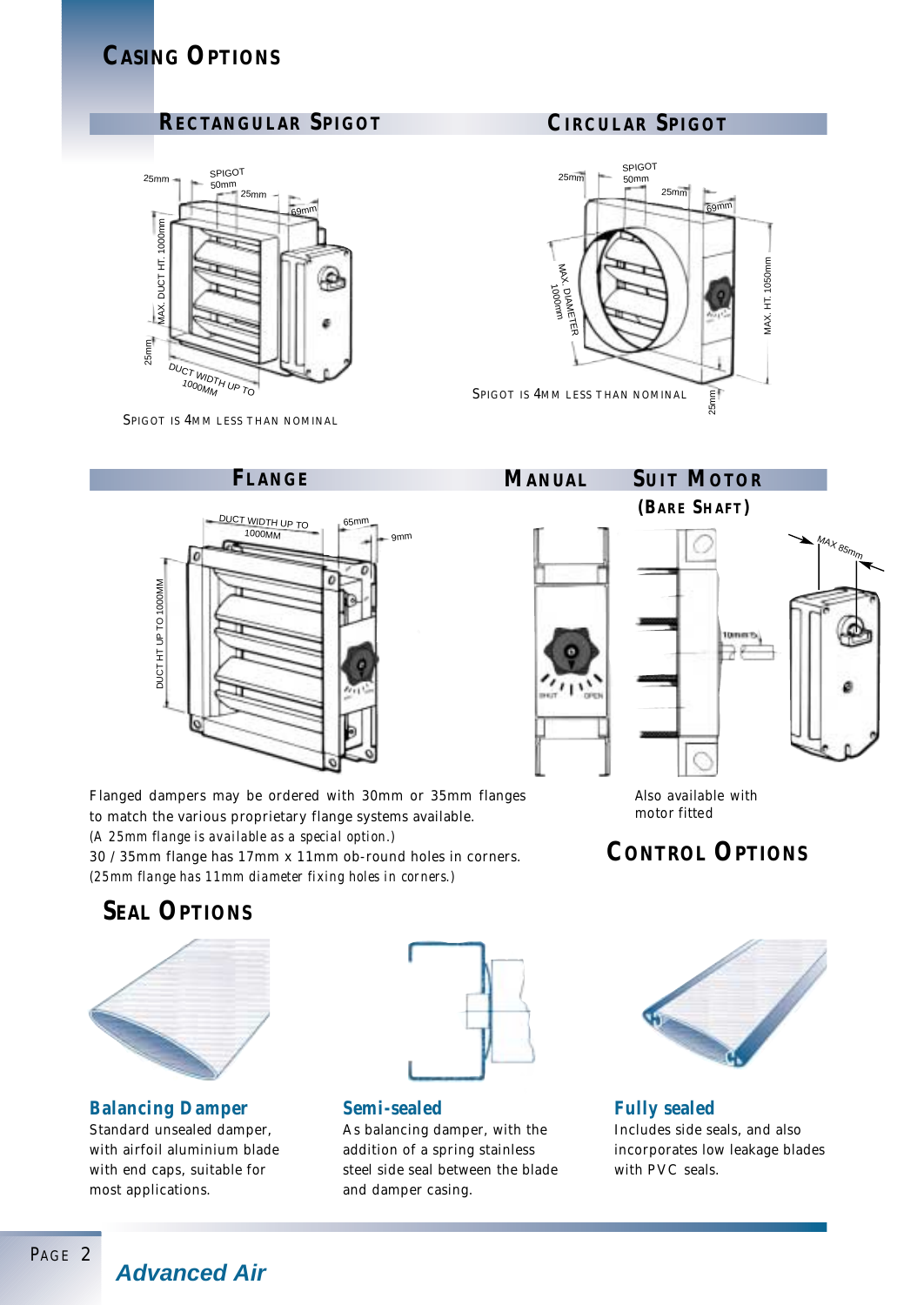# **PERFORMANCE DATA**



- 1. The data shown above is based upon results obtained for standard, semi-sealed and sealed units having a duct size of 300 x 300mm.
- 2. The pressure drop is measured across the blade system from flange to flange.
- 3. Maximum operating pressure is 1000Pa.
- 4. Maximum duct velocity is 15m/s.

#### **PRESSURE DROP BLADE LEAKAGE**



The graph shown above indicates the loss of air through the blade system within the duct at various pressure differentials for the fully sealed damper.

# **SIZE RANGE**

FLANGED UNITS Any WIDTH from 100mm to 1000mm. Any **HEIGHT** up to 1000mm.

Rectangular & circular spigots - Any size **WIDTH x HEIGHT** from 100mm to 1000mm Flat oval spigots - any **WIDTH** from 200mm to 1000mm - any **HEIGHT** from 100mm to 559mm Sizes larger than above will be supplied as multiple assemblies. **SPIGOTED UNITS**

### **MULTIPLE ASSEMBLIES**

Dampers larger than 1000mm x 1000mm may be supplied as multiple assemblies, with one operator per section, to special order. Possible arrangements are shown below. *(Consideration should also be given to using the heavier duty Advanced Air 1000 Series control damper, for which the maximum single section is 1200 x 1800mm, and multiple sections on width can be interlinked).*

Multiple Assemblies are normally supplied in single sections, with mullion plates and mounting screws for site assembly.





*This orientation is suitable for hand control only.*

*Advanced Air*